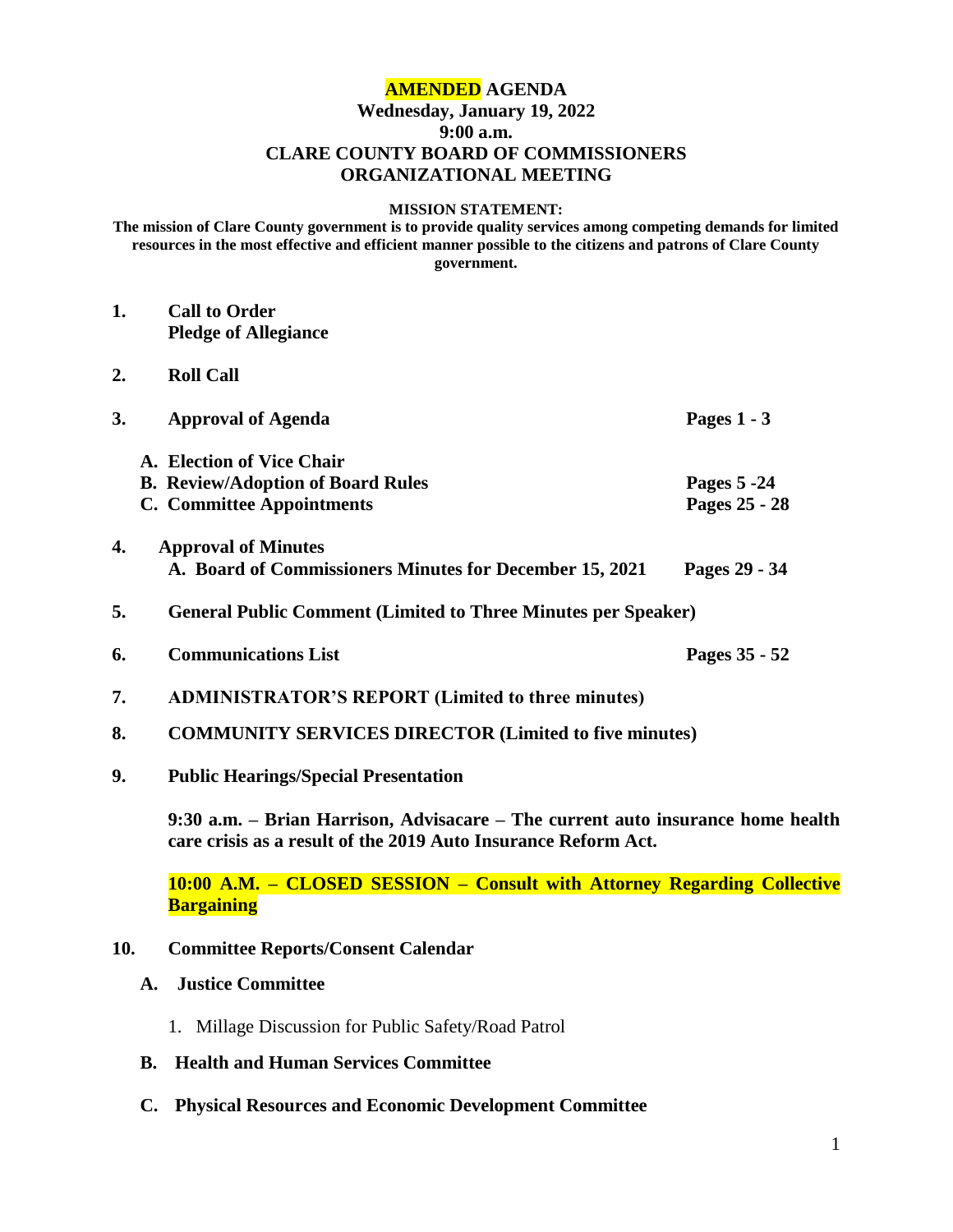### 1. MDOT Resolutions **Pages 55 - 61**

**Motion:** To approve **Resolution of Intent #22-01** to apply for financial assistance for fiscal year 2022-23 for the Clare County public transportation program, **Contract Resolution FY 2022-23 #22-02** which allows Tom Pirnstill, Clare County Transit Director, to execute contracts with MDOT which are \$1,028,500 or less, **Resolution authorizing adoption and ratification of Contract Clauses Certification #22-03** which governs how any transit project requirements apply and such clauses apply to all Federally funded contracts for FY 2022-23, and **Resolution adoption and ratification of Public Act 51 to maintain an accessibility Plan with MDOT #21-04** addressing accessibility for all residents

| <b>Motion By:</b> | <b>Seconded By:</b><br><b>Roll Call</b> | Carried<br>Yeas: | Navs: | <b>Failed</b><br>Absent: |
|-------------------|-----------------------------------------|------------------|-------|--------------------------|
|                   |                                         |                  |       |                          |

2. Gypsy Moth Suppression Program Service Agreement **Pages 63 - 68**

**Motion:** To approve the Gypsy Moth Suppression Program Service Agreement between the Clare Conservation District and the County of Clare through September 30, 2022 in the amount of \$20,000 with funds to come from the Gypsy Moth millage.

| <b>Motion By:</b> | <b>Seconded By:</b>                                      | Carried       | Failed |
|-------------------|----------------------------------------------------------|---------------|--------|
|                   | Soil Erosion and Sedimentation Control Service Agreement | Pages 69 - 73 |        |

**Motion:** To approve the Soil Erosion and Sedimentation Control Service Agreement between Clare County and the Clare Conservation District through September 30, 2022.

| <b>Motion By:</b>                                                                                                                                                                                                                                                                                      | <b>Seconded By:</b> | <b>Carried</b> | <b>Failed</b> |
|--------------------------------------------------------------------------------------------------------------------------------------------------------------------------------------------------------------------------------------------------------------------------------------------------------|---------------------|----------------|---------------|
| <b>Blight Ordinance Discussion</b><br>4.                                                                                                                                                                                                                                                               |                     |                |               |
| <b>D.</b> Finance and Administration Committee                                                                                                                                                                                                                                                         |                     |                |               |
| 1. Statutory Finance Committee                                                                                                                                                                                                                                                                         |                     | Pages 77 - 81  |               |
| <b>Motion:</b> To approve Statutory Finance Committee meeting minutes of December 13, 2021,<br>December 27, 2021 and January 10, 2022 in the amount of \$134,718.75 with an additional<br>amount of \$1,313.25 to be paid out to Jackson Peterson due to resignation, \$192,223.72 and<br>\$66,398.72. |                     |                |               |
| <b>Motion By:</b>                                                                                                                                                                                                                                                                                      | <b>Seconded By:</b> | <b>Carried</b> | Failed        |
| 2. Monthly Expenditures                                                                                                                                                                                                                                                                                |                     | Page 83        |               |

**Motion:** To approve the expenditures for the month of December 2021 in the amount of \$1,575,883.70 with the General Fund expenditures totaling \$1,133,994.85.

| <b>Motion By:</b>     | <b>Seconded By:</b> | Carried | <b>Failed</b> |
|-----------------------|---------------------|---------|---------------|
| 3. Budget Adjustments |                     |         | Pages 85 - 92 |